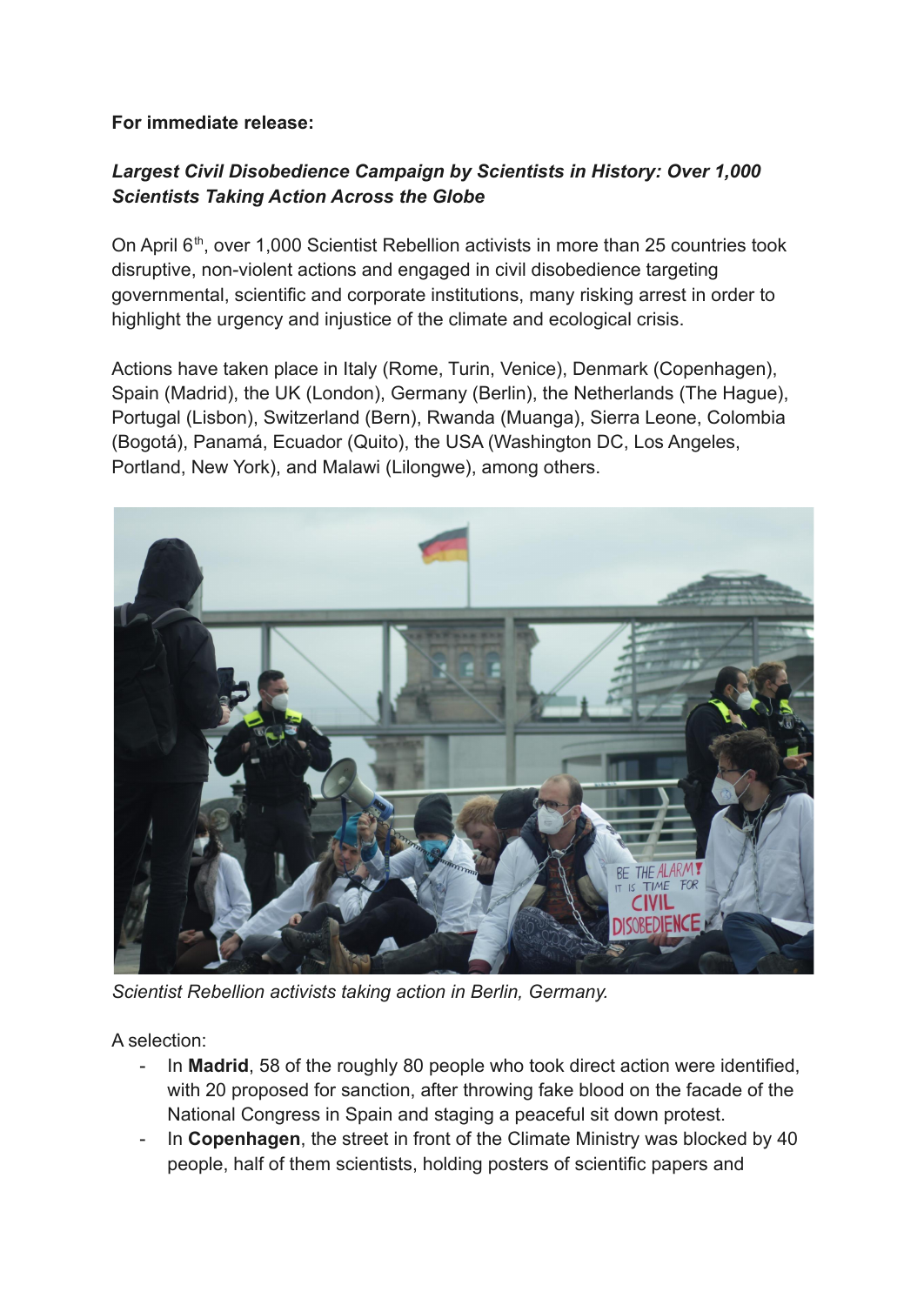reading the IPCC report. 10 scientists were detained temporarily, 2 were fined, and 2 other scientists were arrested.

- In **Venice**, **Turin** and **Rome**, the premises of ENI (the largest Italian energy company) were occupied for 10 hours, with over 10 scientists locked-on and others pasting papers and performing a tragicomedy depicting human extinction after ignoring scientists' advice. A workers' entrance remained blocked for an hour. The activists demanded a public meeting with the ENI CEO on ENI's decarbonisation strategy. At the end of the day, the meeting was denied. The activists left, but the campaign will carry on.
- In **Panamá**, 10 scientists and 10 non-scientists protested at the US, German and UK embassies, calling for a climate revolution, an end to fossil fuels, and major financial support for the energy transition in the Global South. 500-1000 highschool students participated in climate marches throughout the country and climate talks took place at schools.
- In **Portland**, **Oregon (USA)** 100 people participated in an action that targeted the Portland Business Alliance (PBA) headquarters and the City Council. The PBA has blocked climate action by the City Council, who have declared a climate emergency but have not acted on it. The city has the leverage to demand that Portland's power utility switches from dirty coal to renewables instead of fossil gas, and the PBA needs to stop blocking action.
- In **The Netherlands**, scientists blocked an entrance to the Ministry of Economic Affairs and Climate Policy in the Hague, calling for emergency action. They spoke about the climate emergency and read from the IPCC report; 7 were arrested. Additionally, over 50 scientists took part in a march through the Hague ahead of the action, giving speeches.
- In **Switzerland**, 18 scientists marched to the Federal Square in Bern with banners and pasted climate science articles on the walls of the Federal Palace. The action was met with strong police control. All of the scientists were detained for an hour, including those who just held a banner, and they were banned from the capital for a day.
- In **Quito, Ecuador**, a group of young scientists demanded that the Ministry of Environment stop their inconsistency and either step down from leading an international event ostensibly working towards a prosperous and healthy world, or give up trying to double the level of oil exploitation in the country.
- In **Los Angeles**, scientists locked onto the entrance of Chase bank to protest their financing of fossil fuels. This led to the police shutting down access to not only the building but also the entire street, with dozens of police officers in riot gear arriving to arrest fewer than ten scientists.
- In **Lisbon, Portugal**, three scientists displayed Scientist Rebellion posters outside the Environment and the Economy Ministries. The protest, picked up by local and social media, was peaceful and sowed the seeds of a movement in Portugal.
- In **Sierra Leone**, an event with several stakeholders generated engagement and calls for climate action to policymakers. During the event, participants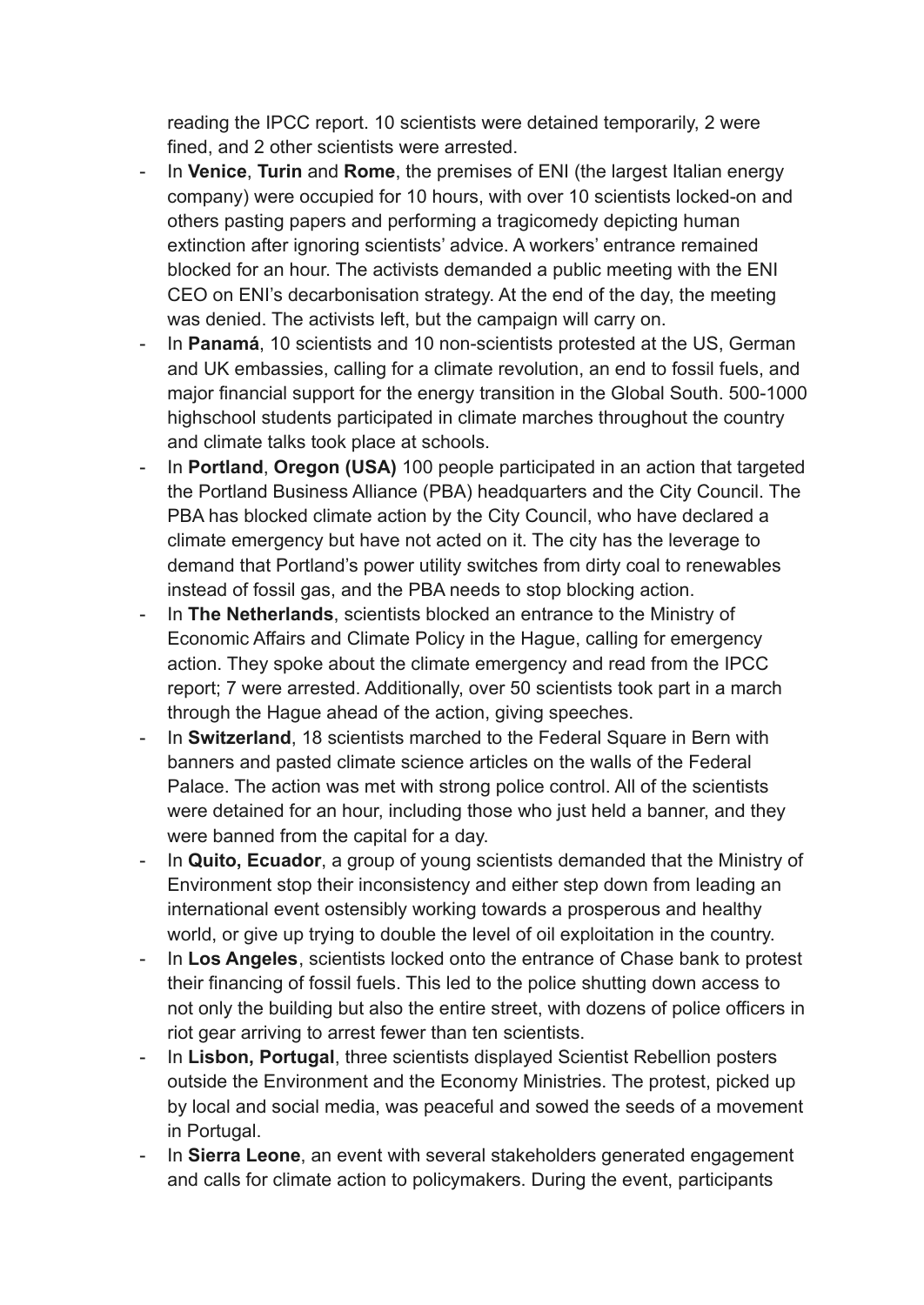asked what real steps developed countries are actually taking to address the emergency.

- In **Lilongwe, Malawi**, scientists held a teach-in at Lilongwe University of Agriculture and Natural Resources on the roles of policymakers in the IPCC report, along with the role of scientists in a climate emergency.
- In **Rwanda**, scientists took to the streets, demanding emergency action. They also facilitated a teach-in in Muhanga City, where young people shared real-life stories of how the climate crisis is already affecting their communities and homes. Participants learned about the IPCC report and basic climate science; the lies, suffering, and injustice that severely harm people in the Global South; and how young people can be part of the solution.

Talks, teaching, outreach, and educational disobedience took place in countries including Argentina, Colombia and Nigeria involving hundreds of scientists and students. In Colombia, seven talks were given, four online and three in person, to a total of +200 people (including both academics and the broader public) about the impact of climate breakdown in the Global South and the need to decolonize activism.

These actions followed the release of the third part of the  $6<sup>th</sup>$  IPCC report, which Scientist Rebellion leaked an early version of last August. As expected, the final report was watered-down by governments around the world in its calls for action and in blaming those most responsible for the crisis. In the IPCC press conference, however, UN Secretary General António Guterres reminded the global community of exactly what is at stake, stating: "This report is a litany of broken climate promises. We are on a fast-track to climate disaster. We are in a climate emergency."

The scientists are acting under the slogan "**1.5°C is dead, climate revolution now**!". Dr. Rose Abramoff, a US climate change scientist, warned that: "We have not made the changes necessary to limit warming to 1.5°C, rendering this goal effectively impossible. We need to both understand the consequences of our inaction as well as limit fossil fuel emissions as much and as quickly as possible. As scientists, we tend to be risk-averse. We don't want to risk our jobs, our reputations, and our time. But it is no longer sufficient to do our research and expect others to read our publications and understand the severity and urgency of the climate crisis. On the  $6<sup>th</sup>$  of April, together with hundreds of others around the globe, I took action to urge governments and society to stop ignoring the collective findings of decades of research. Let's make this crisis impossible to ignore."

Scientist Rebellion cofounder Mike Lynch-White, former Theoretical Physics PhD candidate turned full-time climate activist, explains scientists' need for action this way: "Imagine two people are sitting in a house. One turns to the other and calmly states that the house is on fire and the roof is about to collapse and kill them both, before going back to their morning newspaper. It would be completely unreasonable